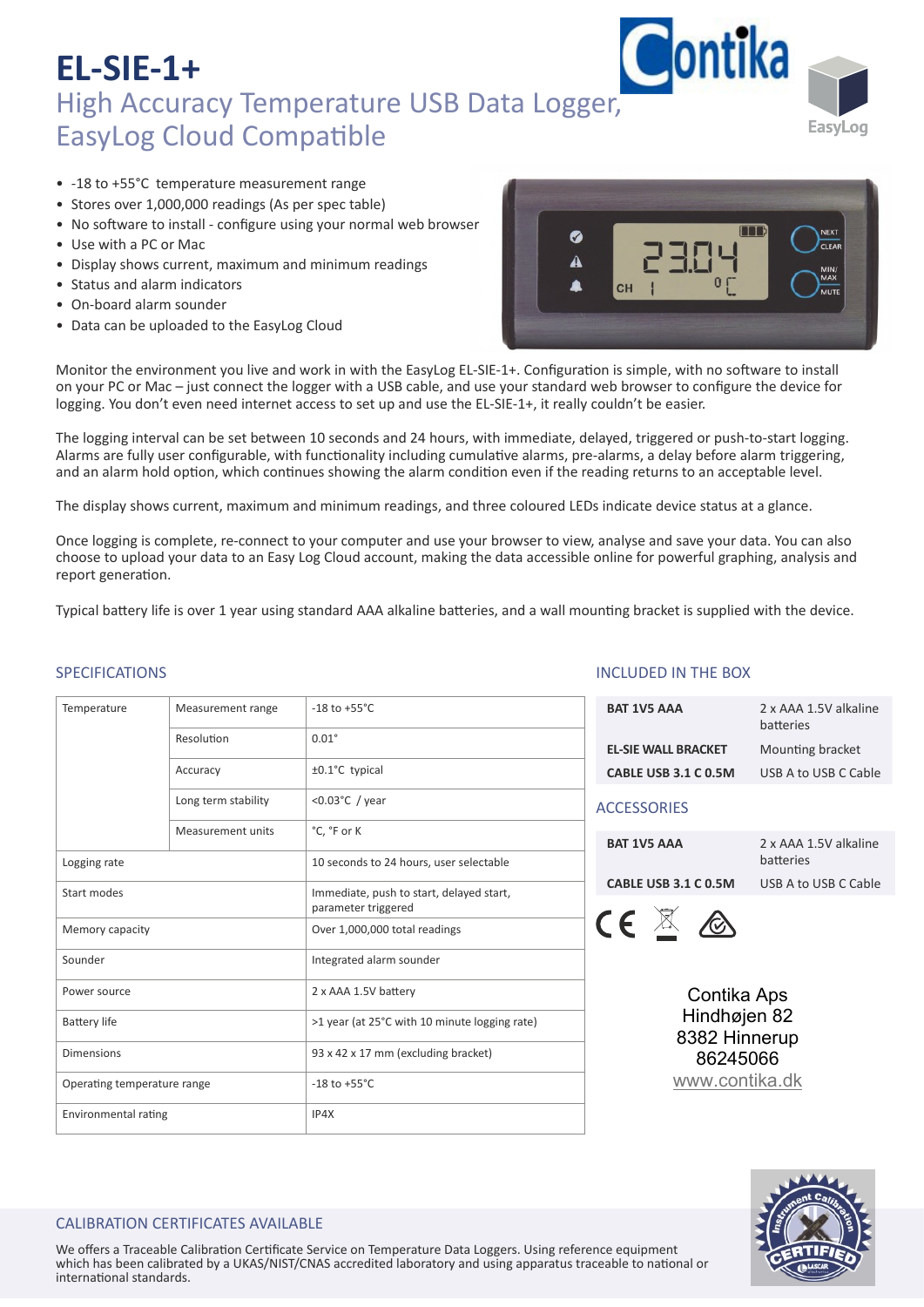# EasvLoo

### NO SOFTWARE TO INSTALL

All the software needed to configure your EL-SIE-1+, and view and analyse the data it logs, is contained within the product itself. Just connect the logger to your PC or Mac with a USB cable, open any web browser and in the address bar type "http://EasyLog.local". No internet connection is needed, and you can save this address in your bookmarks or favourites as normal.

The interface is easy to use and allows the following parameters to be configured:

- Logger and channel names
- Measurement units
- Logging rate and start mode
- Up to 16 separate alarms (high/low/pre-alarm/cumulative) with thresholds, delay and hold
- Display and LED indicator modes

Once the logger is running, you can plug it back into your computer and see the latest data, device status and the event log. You can also choose to stop the logger and change the configuration, or just let it continue logging.



#### EASYLOG CLOUD DATA STORAGE

Store your data securely, and make it available from any internet-connected PC or mobile device, with EasyLog Cloud. The EL‐SIE‐1+ can upload logged data to the Cloud from your PC or Mac, making sharing and analysis easier than ever. For more information and to set up an account on EasyLog Cloud, visit www.easylogcloud.com.

û

 $\bigcirc$ 

 $900$  $=$   $=$  $=$  $\circ$ ا پر ا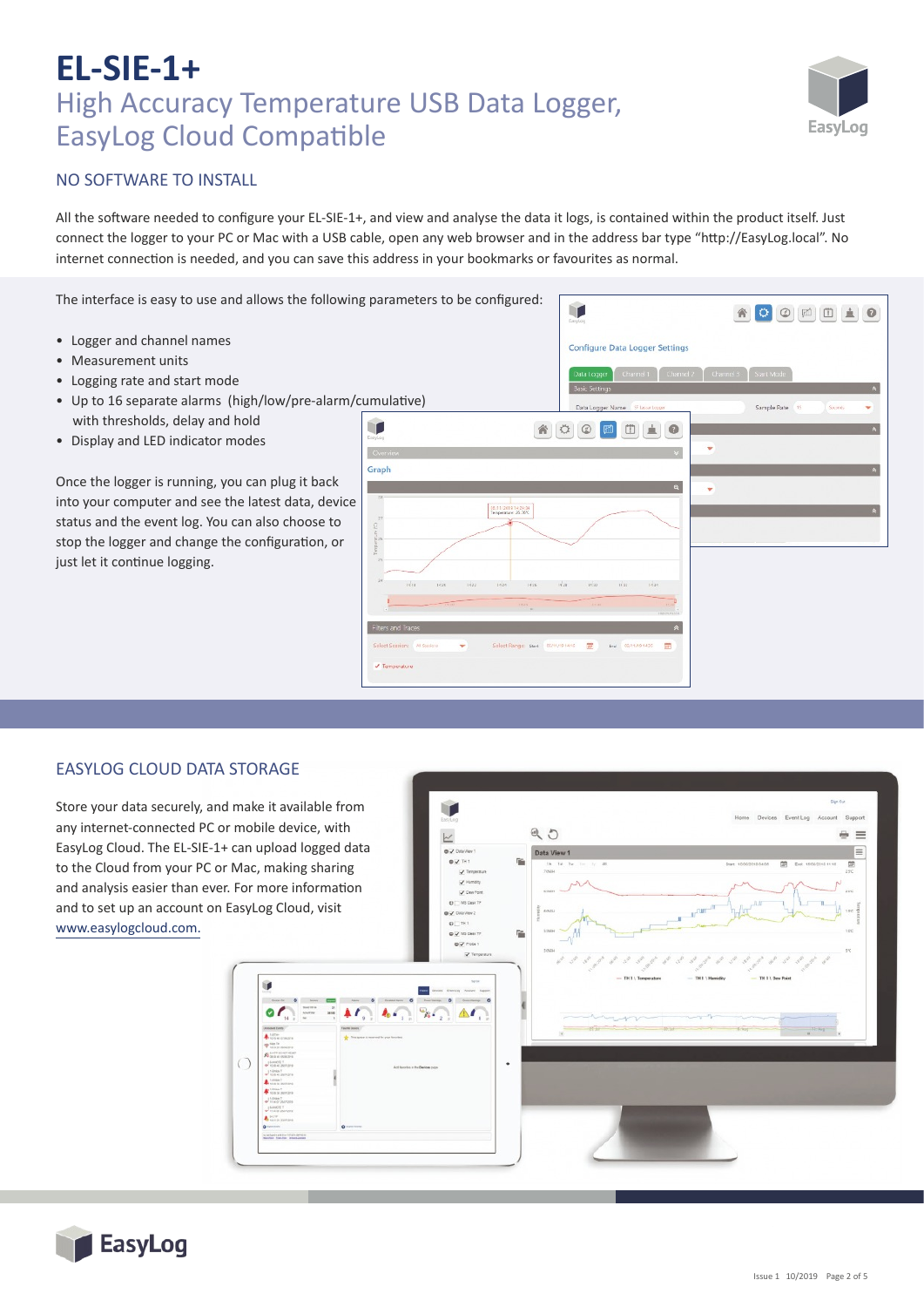

### DISPLAY STATUS INDICATION

The high-contrast LCD shows current, maximum and minimum readings, as well as alarm and logger status:



| <b>Display</b>                         | <b>Logger Status</b>       | Explanation                                                                                                                                                                           | <b>Display</b> | <b>Logger Status</b>    | Explanation                                                                                  |
|----------------------------------------|----------------------------|---------------------------------------------------------------------------------------------------------------------------------------------------------------------------------------|----------------|-------------------------|----------------------------------------------------------------------------------------------|
| U56                                    | <b>USB Connected</b>       | The logger is connected<br>via the USB cable                                                                                                                                          | <b>ODD</b>     | Logger Running          | The logger is still logging<br>but can be stopped by a<br>long press of the bottom<br>button |
| m<br>PUSH                              | Push to Start              | The logger is set up for<br>Push to Start logging, a<br>long press of either<br>button will start logging                                                                             |                | Alarm Triggered         | An alarm is currently<br>active on the logger                                                |
| <b>OOO</b><br>dLY                      | Delayed Start              | The logger is set up for<br>Delayed Start logging and<br>will automatically start<br>logging at the specified<br>time                                                                 |                | <b>Cumulative Alarm</b> | A cumulative alarm is<br>active on the channel<br>currently being displayed                  |
| <b>TID</b><br><b>TR16</b>              | <b>Triggered Start</b>     | The logger is set up for<br><b>Triggered Start logging</b><br>and will start logging as<br>soon as the specified<br>limit (either temperature,<br>humidity or pressure) is<br>reached |                | High Alarm              | A high alarm is active on<br>the channel currently<br>being displayed                        |
|                                        |                            |                                                                                                                                                                                       |                | Low Alarm               | A low alarm is active on<br>the channel currently                                            |
| <b>님님도</b><br>스 년에                     | Low Battery                | The batteries are low and<br>should be changed when<br>possible                                                                                                                       |                |                         | being displayed                                                                              |
| <b>TID</b><br>FULL<br>MEM              | Memory Full                | The memory is full and<br>logging has stopped                                                                                                                                         |                | Held High Alarm         | A high alarm is being held<br>on the channel currently<br>being displayed                    |
| m<br>90<br>A MEM                       | Memory 90%                 | The memory is 90%<br>full, and data should<br>be downloaded when<br>possible                                                                                                          |                | <b>Held Low Alarm</b>   | A low alarm is being held<br>on the channel currently<br>being displayed                     |
| $\Box$<br><b>CAL</b><br>17. IO<br>2021 | <b>Calibration Pending</b> | The calibration will expire<br>in < 30 days on the date<br>shown (can be DD/MM/<br>YYYY or MM/DD/YYYY)                                                                                |                | High Pre-alarm          | A high pre-alarm is active<br>on the channel currently<br>being displayed                    |
| <b>CAL</b><br>קחק א                    | <b>Calibration Expired</b> | The calibration has<br>expired on the date<br>shown (can be DD/MM/<br>YYYY or MM/DD/YYYY)                                                                                             |                | Low Pre-alarm           | A low pre-alarm is active<br>on the channel currently<br>being displayed                     |

On power up, the LCD runs through a test sequence in which all elements are ac�vated, the LEDs light up and the sounder beeps.

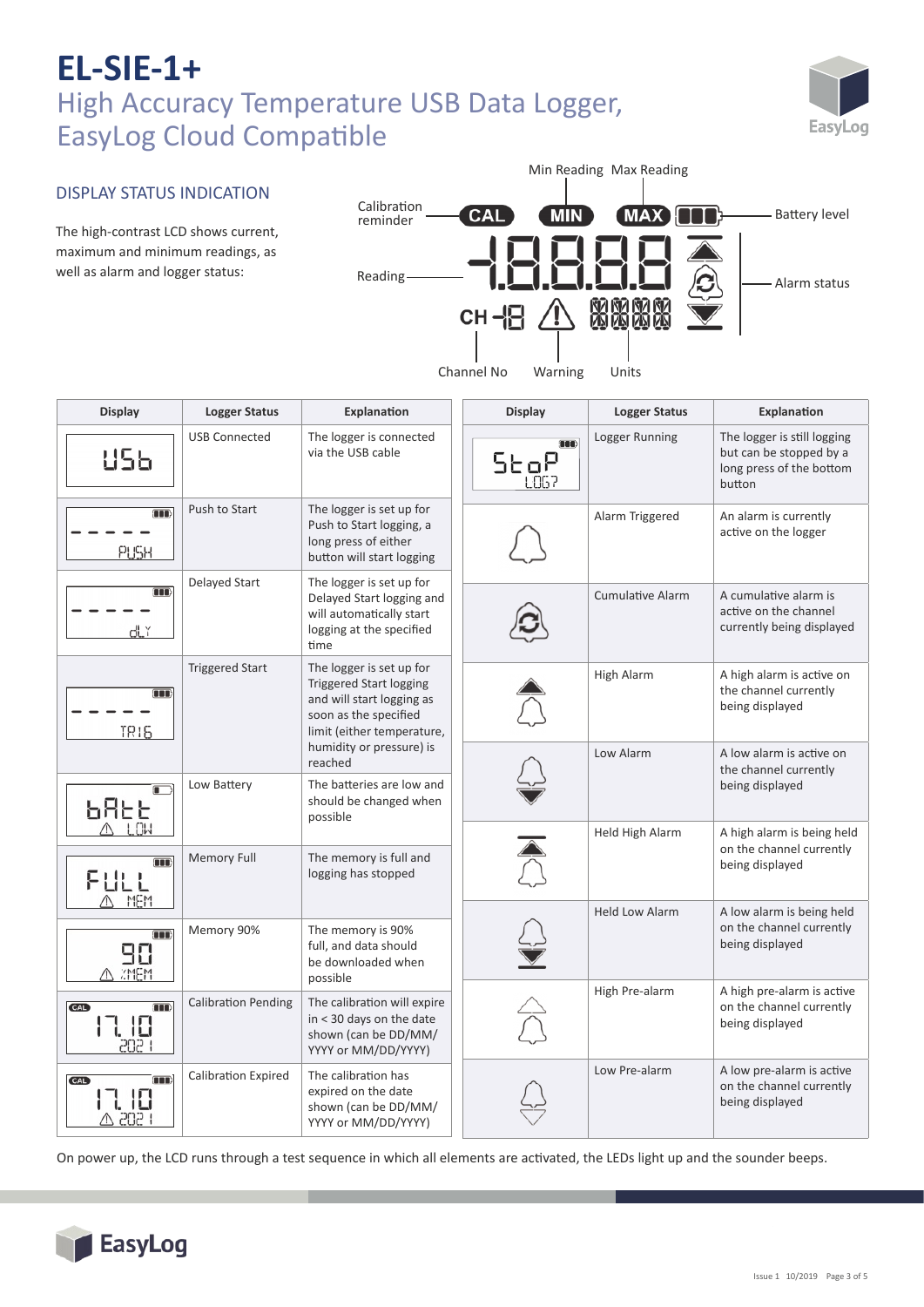

### LED AND SOUNDER STATUS INDICATION

The EL‐SIE‐1+ has three LEDs and a sounder to clearly indicate the status:

| <b>LEDs</b> | Sounder<br><b>Status</b> |                                                                                                                                                  | <b>LEDs</b> | Sounder | <b>Status</b>                                       |
|-------------|--------------------------|--------------------------------------------------------------------------------------------------------------------------------------------------|-------------|---------|-----------------------------------------------------|
| Flashing    | Off                      | Logger in operation, no<br>alarms or warnings                                                                                                    | Flashing    | Active  | Alarm / Memory Full /<br><b>Calibration Expired</b> |
| Flashing    | Off                      | Logger primed but not<br>yet logging / Pre-alarm<br>/ Memory 90% Full /<br><b>Calibration Pending</b><br>(check display for<br>specific warning) | Slow Flash  | Off     | <b>Battery Low</b>                                  |

### BUTTON FUNCTIONS

The two buttons are used to navigate between display screens and control other functions, some of which also create a record in an Event Log, which can be viewed using the web browser.

| <b>Screen</b>          | <b>Function</b><br><b>Button</b><br>Press |       | <b>Event Recorded</b>                                                        |                   |
|------------------------|-------------------------------------------|-------|------------------------------------------------------------------------------|-------------------|
| <b>USB</b>             | n/a                                       | n/a   | n/a                                                                          | n/a               |
| Push to Start          | Any                                       | Long  | <b>Start logging</b>                                                         | n/a               |
| <b>Triggered Start</b> | n/a                                       | n/a   | n/a                                                                          | n/a               |
| Delayed Start          | n/a                                       | n/a   | n/a                                                                          | n/a               |
| Current reading        | Top                                       | Short | Move to STOP LOG                                                             | n/a               |
|                        |                                           | Long  | Clear alarm hold for all alarms                                              | Clear Held Alarms |
|                        | <b>Bottom</b>                             | Short | Show Min reading                                                             | n/a               |
|                        |                                           | Long  | Mute alarm sounder                                                           | Mute Alarm        |
| Min reading            | Top                                       | Short | Move to STOP LOG                                                             | n/a               |
|                        |                                           | Long  | Reset Max/Min reading                                                        | Clear Max/Min     |
|                        | <b>Bottom</b>                             | Short | Show Max reading for this channel                                            | n/a               |
|                        |                                           | Long  | Mute alarm sounder                                                           | Mute Alarm        |
| Max reading            | Top                                       | Short | Move to STOP LOG                                                             | n/a               |
|                        |                                           | Long  | Reset Max/Min reading for all channels                                       | Clear Max/Min     |
|                        | <b>Bottom</b>                             | Short | Show current reading for this channel                                        | n/a               |
|                        |                                           | Long  | Mute alarm sounder                                                           | Mute Alarm        |
| STOP LOG?              | Top                                       | Short | Move to current reading (or Warning<br>Screen), also generates an Audit Mark | <b>Audit Mark</b> |
|                        | Bottom                                    | Long  | Stop logging, returns to Push to Start                                       | n/a               |
| <b>Warning Screen</b>  | Any                                       | Short | Move to next warning or current reading                                      | n/a               |

If the display mode is set to Button Press, pressing any button wakes the display up, after which it operates as described above.